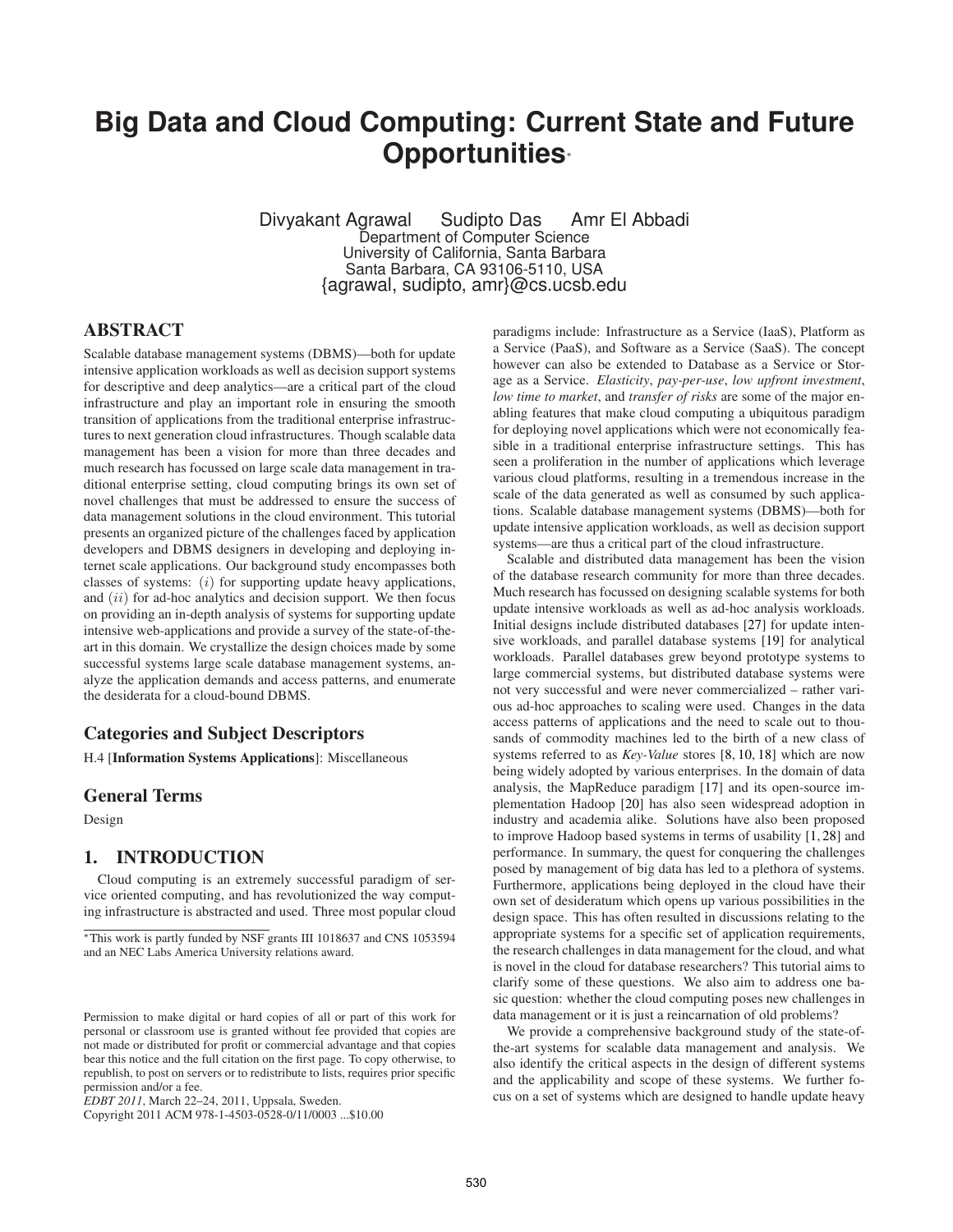workloads for supporting internet facing applications. We identify some of the design challenges which application and system designers face in developing and deploying new applications and systems, and expand on some of the major challenges that need to be addressed to ensure the smooth transition of applications from traditional enterprise infrastructure to the next generation cloud infrastructure. A thorough understanding of current solutions and a precise characterization of the design space are essential for clearing the "cloudy skies of data management" and ensuring the success of DBMSs in the cloud, thus emulating the success enjoyed by relational databases in traditional enterprise settings.

# **2. TUTORIAL OUTLINE**

Our tutorial is intended to span **three hours**, and is divided into four broad subsections. We now provide a high-level summary of the goals of each of these subsections where we provide a broad survey of the state-of-the-art as well as delve deeper into the design of some systems to crystallize some design choices and enumerate new challenges for data management in the cloud.

#### **2.1 Background: Scalable Data Management**

In the first part of the tutorial, we outline the features of the cloud that make it attractive for deploying new applications and provide the necessary background by analyzing the different scalable data management solutions. Our background study encompasses both classes of systems:  $(i)$  for supporting update heavy applications, and  $(ii)$  for ad-hoc analytics and decision support. The goal is to provide an elaborate summary of the various approaches for scaling to the management of big data and for supporting both classes of applications and systems. We outline the interesting design choices and scope of the different systems. We begin by motivating the discussion of cloud data management and outline some of the reasons why cloud computing is relevant and successful. We also discuss the major enabling features that have led to its widespread popularity and success [\[3\]](#page-3-9). In particular, a system in the cloud must posses some features (often referred to as *cloud features*) to be able to effectively utilize the cloud economies. These cloud features include: *scalability*, *elasticity*, *fault-tolerance*, *self-manageability*, and *ability to run on commodity hardware*. Most traditional relational database systems were designed for enterprise infrastructures and hence were not designed to meet all these goals. This calls for novel data management systems for cloud infrastructures. Having set the stage for the need of scalable data management solutions for the cloud, we delve deeper to analyze the different scalable data management systems.

*Systems for Update heavy Workloads.* Internet facing applications typically generate large amounts of data from regular usage. Systems capable of handling this large volume of updates are important to sustain this class of applications. In this part of the tutorial, we focus on a survey of scalable data management systems targeting this problem, and present a high-level overview of these systems with the intent of laying the ground for a detailed analysis to be covered in the latter half of the tutorial. We focus our discussion on the new generation of distributed *Key-Value* data stores [\[8,](#page-3-2)[10,](#page-3-3)[18\]](#page-3-4) which have been extremely successful and widely adopted. We highlight the application level changes [\[18,](#page-3-4)[30\]](#page-3-10) and the system design level changes [\[3,](#page-3-9) [21\]](#page-3-11) that contributed to the success of these systems.

*Systems for Data Analysis.* Analyzing large amounts of data generated by different applications is critical for gaining a competitive advantage and improving customer experience. Historically, parallel database systems, such as Gamma [\[19\]](#page-3-1), were de-



<span id="page-1-0"></span>**Figure 1: Scalable database management systems to support large applications with lots of data and supporting hundreds of thousands of clients.**

signed to provide "descriptive" analysis of large amounts of data. The success of these prototype systems and the business incentives associated with data analysis resulted in the blossoming of a multi-billion dollar data warehousing industry with tens of commercial players. We focus our analysis on some of the design choices of these analytical systems which have contributed to their widespread success, and the impact of the cloud on such systems. We also analyze another evolving paradigm for large data analysis pioneered by MapReduce [\[17\]](#page-3-5) and its open source counterpart Hadoop [\[20\]](#page-3-6). The Hadoop framework has been very successful and has seen widespread adoption in industry and academia alike. Hadoop is also being integrated to traditional data warehousing software as well as enterprises are building custom solutions for Hadoop based analytics [\[28\]](#page-3-8). We also survey some improvements to the Hadoop framework suggested through research prototypes such as HadoopDB [\[1\]](#page-3-7) etc. Recently, we have also seen a raging debate on MapReduce vs. Parallel DBMS [\[25\]](#page-3-12). We aim to reconcile this debate by presenting an analysis of the advantages and disadvantages of the different approaches. We conclude this discussion on analytical systems by highlighting a new direction in data analysis referred to as "deep analytics" [\[9,](#page-3-13)[16\]](#page-3-14). This new class of data analysis applications are driven by the application of complex statistical analysis and machine learning techniques on huge amounts of data to garner intelligence from the data.

Having laid the foundation for scalable data management, we move our focus to the class of systems that are designed to support update heavy web-applications deployed in the cloud. We subdivide this class into two sub-classes: one where the goal of the system is to support a single large application with large amounts of data (scalable single tenant DBMS); and another where the goal of the system is to support a large number of applications each with a small data footprint (large multitenant DBMS).

#### **2.2 Data Management for Large Applications**

In this part of the tutorial, we focus on the design issues in building a DBMS for dealing with applications with single large databases. We refer to this as a *large single tenant system*. Figure [1](#page-1-0) provides a schematic representation of the design goals this section of the tutorial concentrates. Many applications often start small, but with growing popularity, their data footprint continues to grow, and at one point grows beyond the limits of a traditional relational database. This has been observed specifically in the modern era of innovative application ideas whose deployment has been made feasible by the cloud economics, and whose popularity often has wide fluctuations. The application servers can easily scale out, but the data management infrastructure often becomes a bottleneck. The lack of cloud features in open source relational DBMSs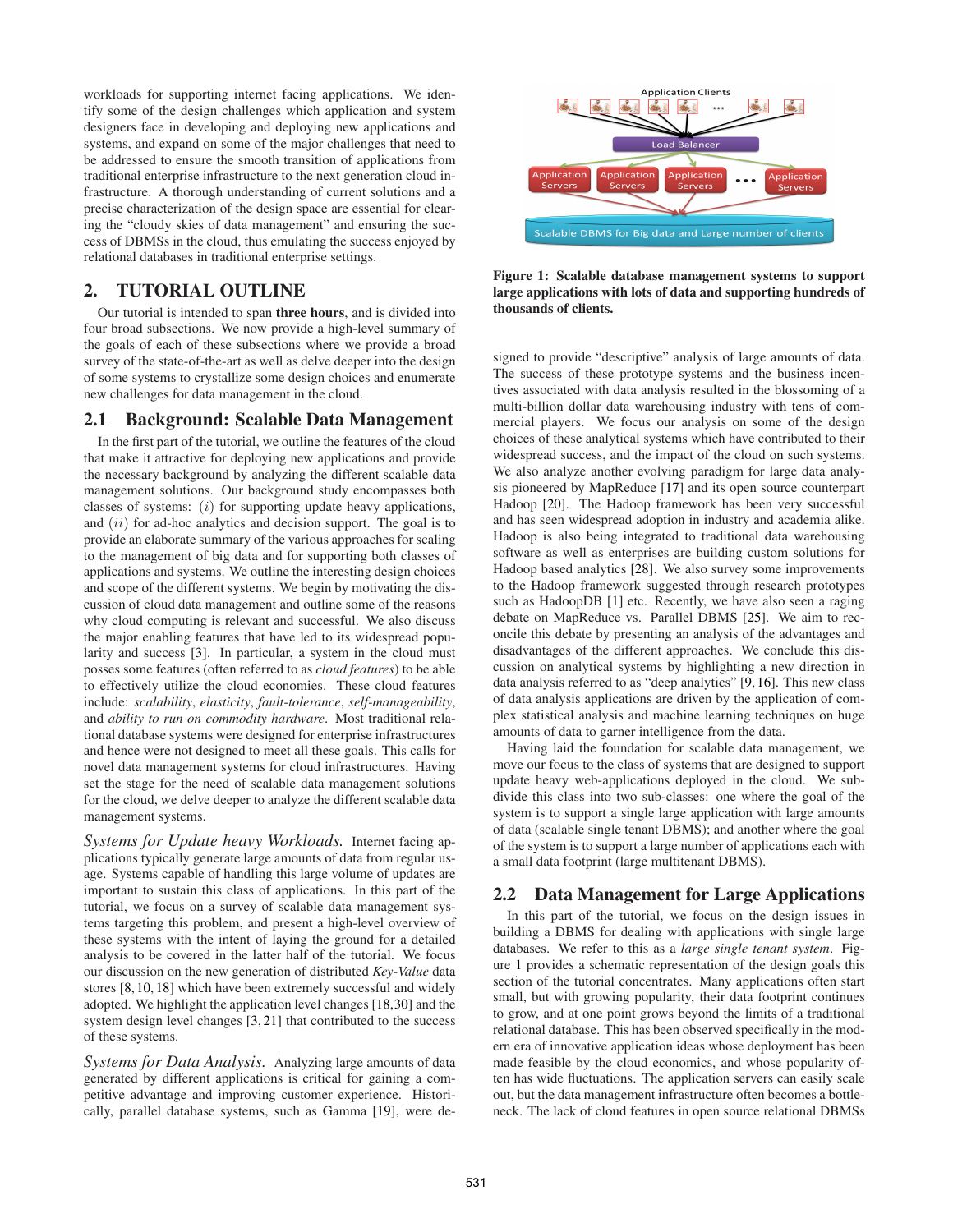

<span id="page-2-0"></span>**Figure 2: Different models of multitenancy. From left to right, they correspond to shared table, shared database, shared OS, and shared hardware.**

(RDBMSs) and the hefty cost associated with enterprise solutions make RDBMSs less attractive for the deployment of large scale applications in the cloud. This has resulted in the popularity of *Key-Value* stores: examples include Bigtable [\[8\]](#page-3-2), PNUTS [\[10\]](#page-3-3), Dynamo [\[18\]](#page-3-4) and their open-source counterparts HBase, Cassandra, Voldemort etc. These systems have been extensively deployed in various private as well as public and commercial cloud infrastructures. We provide a survey of the popular *Key-Value* stores and crystallize the features and design choices made by these system that have allowed them to scale out to petabytes of data and thousands of concurrent requests – a scale which distributed databases have failed to achieve. Popularly referred to as NoSQL stores, we crystallize the design principles of these systems [\[3\]](#page-3-9), and how these principles can be extended beyond *Key-Value* stores for designing scalable systems with a richer set of functionality compared to these *Key-Value* stores [\[14\]](#page-3-15). We also provide a survey of some of the current research projects which aim to infuse the cloud features in relational databases. These systems include Elas-TraS [\[12,](#page-3-16) [13,](#page-3-17) [15\]](#page-3-18), DBonS3 [\[7,](#page-3-19) [23\]](#page-3-20), Project Deuteronomy [\[24\]](#page-3-21), Relational Cloud [\[11\]](#page-3-22), epiC [\[29\]](#page-3-23), Hyder [\[6\]](#page-3-24) to name a few.

#### **2.3 Large Multitenant Databases**

Another important domain for data management in the cloud is the need to support large number of applications, each of which has a small data footprint. This is referred to as a *large multitenant system*. Database multitenancy is traditionally considered only in the case of SaaS with Salesforce.com being a canonical example [\[31\]](#page-3-25) where different tenants share the same database tables. But different models of multitenancy are relevant in the context of the different cloud paradigms. For instance, a PaaS provider, dealing with a large number of applications with very different schemas, might require a different form of sharing in contrast to the shared table approach used in traditional designs [\[5,](#page-3-26) [31\]](#page-3-25). Yang et al. [\[32\]](#page-3-27), for example, suggest a different model of multitenancy where every tenant has its own independent database instance. In summary, different multitenancy models are suitable for different cloud paradigms. Figure [2](#page-2-0) provides an illustration of some of the different forms of multitenancy and the different trade-offs associated with different forms of sharing [\[22,](#page-3-28) [26\]](#page-3-29). The different models share resources at different levels of abstraction and provide different isolation guarantees. The goal of this section of the tutorial is to survey the different approaches to multitenancy in a database, and garner the understanding of the requirements and applicability of the different multitenancy models for infusing cloud features into such a system. We also analyze the different challenges involved in designing multitenant systems for serving hundreds of thousands of clients, and the impact on the choice of the multitenancy models on these designs.

#### **2.4 Major Open Problems**

In this concluding part of the tutorial, we identify some of the major open problems that must be addressed to ensure the success of data management systems in the cloud. In summary, a single perfect data management solution for the cloud is yet to be designed. Different systems target different aspects in the design space, and multiple open problems still remain. With respect to *Key-Value* stores, though these systems are popular, they only support very simple functionality. Providing support for ad-hoc querying on top of a *Key-Value* store [\[4\]](#page-3-30) or providing consistency guarantees at different access granularities [\[14\]](#page-3-15) are some research efforts targeted towards enriching the functionality supported by *Key-Value* stores. Further research however is needed to generalize these proposals to different classes of applications and different *Key-Value* stores. Similarly, extending the *Key-Value* stores for supporting richer set of applications is also an important research challenge. On the other hand, in the domain of relational database management, an important open problem is how to make the systems *elastic* for effectively utilizing the available resources and minimizing the cost of operation. Furthermore, characterizing the different consistency semantics that can be provided at different scales, and effective techniques for load balancing are also critical aspects of the system. Designing scalable, elastic, and autonomic multitenant database systems is another important challenge that must also be addressed. In addition, ensuring the security and privacy of the data outsourced to the cloud is also an important problem for ensuring the success of data management systems in the cloud.

# **3. GOALS OF THE TUTORIAL**

#### **3.1 Learning Outcomes**

Following are the learning outcomes from this tutorial:

- State-of-the-art in scalable data management for traditional and cloud computing infrastructures for both update heavy as well as analytical workloads. Summary of current research projects and future research directions.
- Design choices that have led to the success of the scalable systems, and the errors that limited the success of some other systems.
- Design principles that should be carried over in designing the next generation of data management systems for the cloud.
- Understanding the design space for DBMS targeted to supporting update intensive workloads for supporting large single tenant systems and large multitenant systems.
- Understanding the different forms of multitenancy in the database layer.
- A list of open research challenges in cloud data management that must be addressed to ensure the continued success of DBMSs.

## **3.2 Intended Audience**

This tutorial is intended to benefit researchers and system designers in the broad area of scalable data management for traditional as well as cloud data platforms. Our tutorial would benefit both designers of the systems as well as users of the systems since a survey of the current systems and an in-depth understanding will is essential for choosing the appropriate system as well as designing an effective system. This tutorial does not require any knowledge on scalable data management systems.